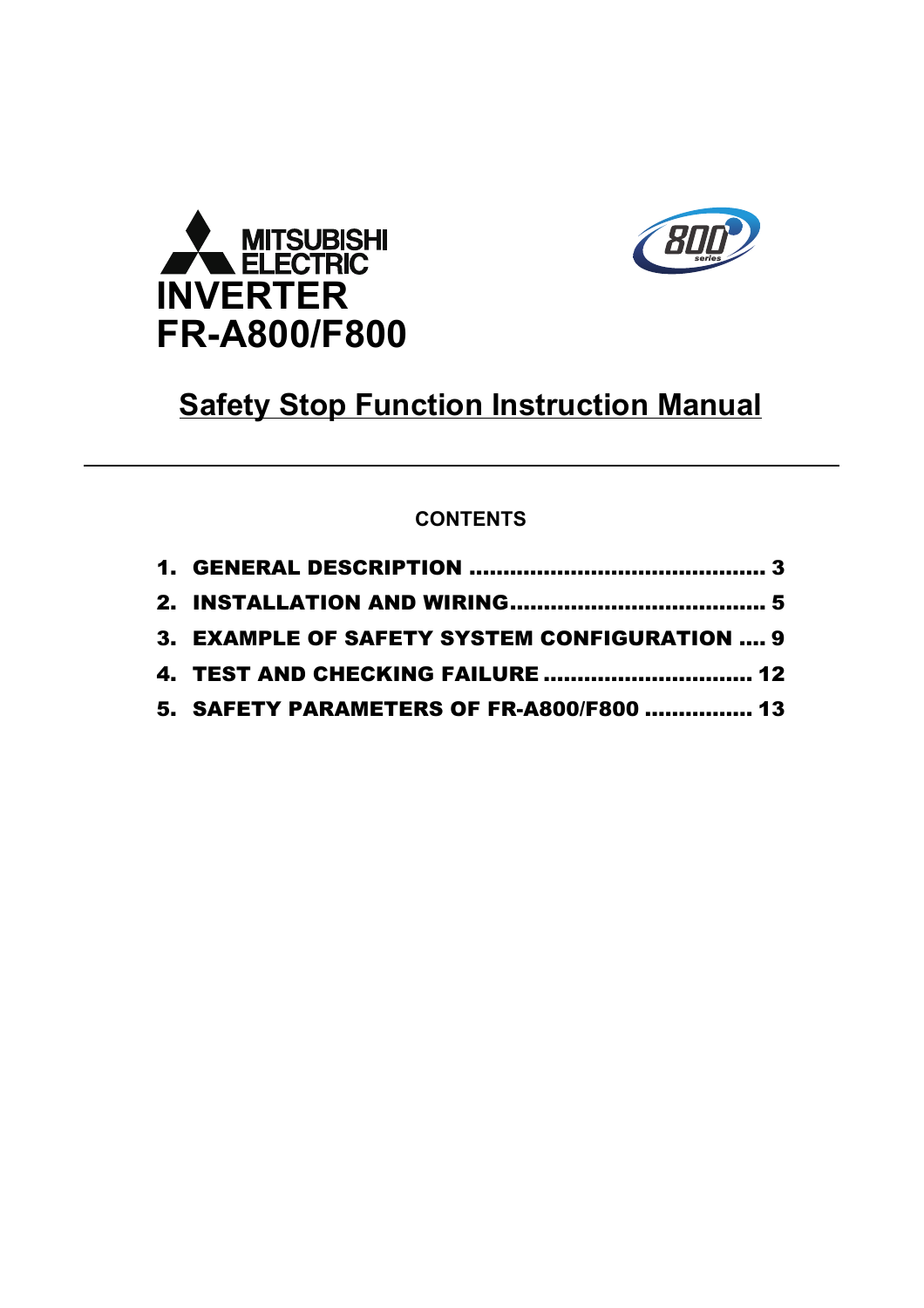#### **Compliance with the EU Machinery Directive – Functional Safety**

To achieve functional safety, any work on the product such as wiring and inspections must be performed according to the Instruction Manual by technicians who took a safety standard training.

### **Warning**

- **Any misuse of safety function could lead to personal injury or death, property damage, or economic loss. To ensure that the system complies fully with requirement of safety, make a system-level risk assessment. Mitsubishi Electric Corporation. cannot assume responsibility for any system to comply with safety directive.**
- **To avoid an electric shock hazard, verify that the voltage on the bus capacitors has discharged before performing any work on the inverter. Measure the DC bus voltage between the terminals P(+) and N(-) or at test points (refer to your inverter's Instruction Manual for locations and discharging time). The voltage must be zero.**
- **The safety stop function do not isolate electrically between the inverter and the motor. To avoid an electric shock hazard, disconnect/isolate power to the inverter and verify to ensure that the voltage is zero before performing any work on the motor (refer to your inverter's Instruction Manual for discharging time).**

## **Caution**

- **The information of this manual is merely a guide for proper installation.**
- Mitsubishi Electric Corporation. cannot assume responsibility for the compliance or the **noncompliance to any code, national, local, or otherwise for the proper installation of this equipment.**
- **A hazard of personal injury and/or equipment damage exists if codes are ignored during installation.**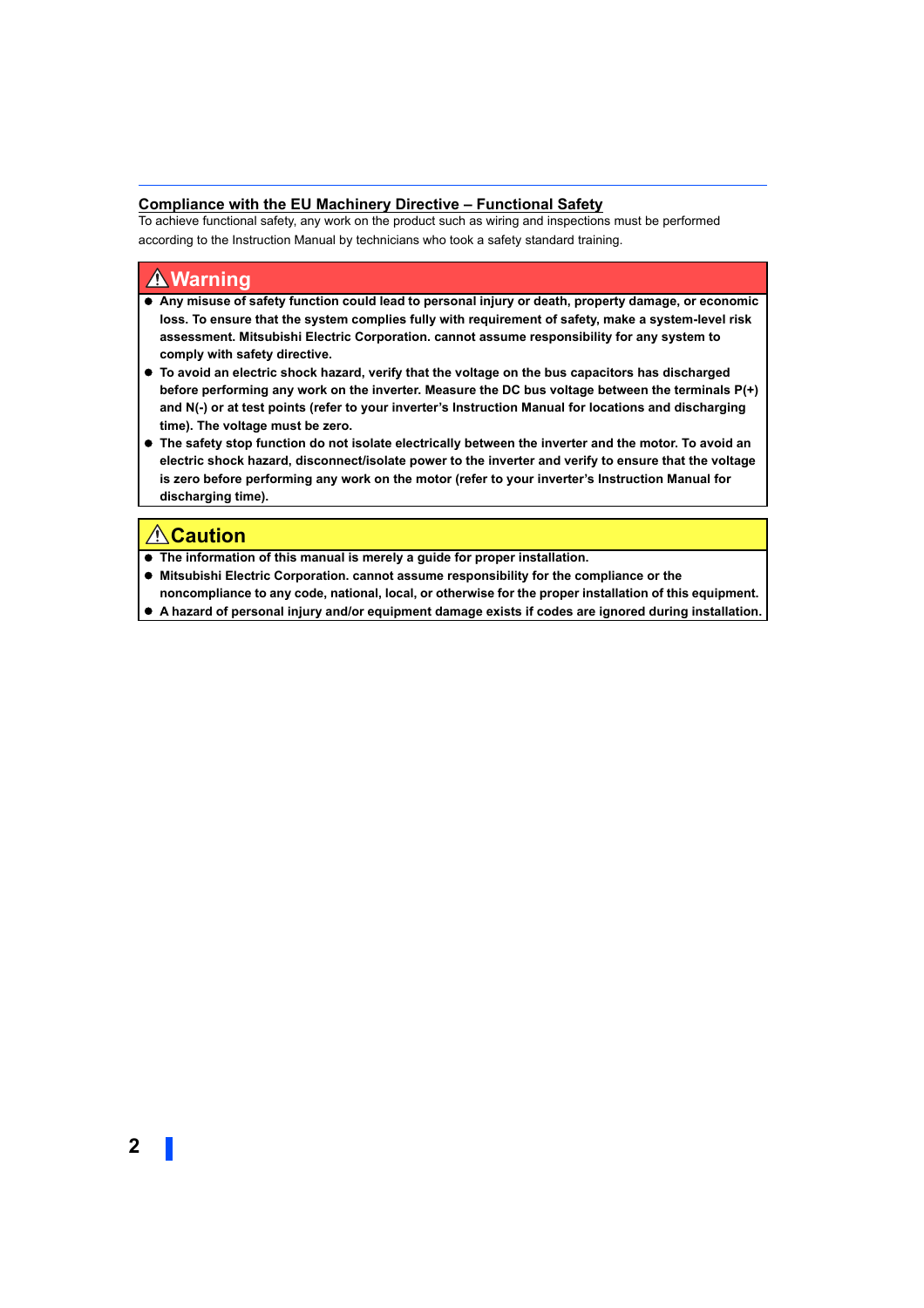# <span id="page-2-0"></span>1 GENERAL DESCRIPTION

#### **Features**

The safety stop function of the Mitsubishi Electric FR-A800/F800 inverter can be used to prevent the inverter from supplying rotational energy to motors. Dual input terminals S1 and S2 can be used to cut off the gate-drive power to the IGBT.





### **Warning**

 **Disconnecting the power to the gate driver by the safety stop function does not isolate electrically between the inverter and the motor. To avoid an electric shock hazard, disconnect power to the inverter and verify that the main circuit capacitor voltage is zero (across terminals P and N) before performing any work on the motor (refer to your inverter's Instruction Manual for discharging time).**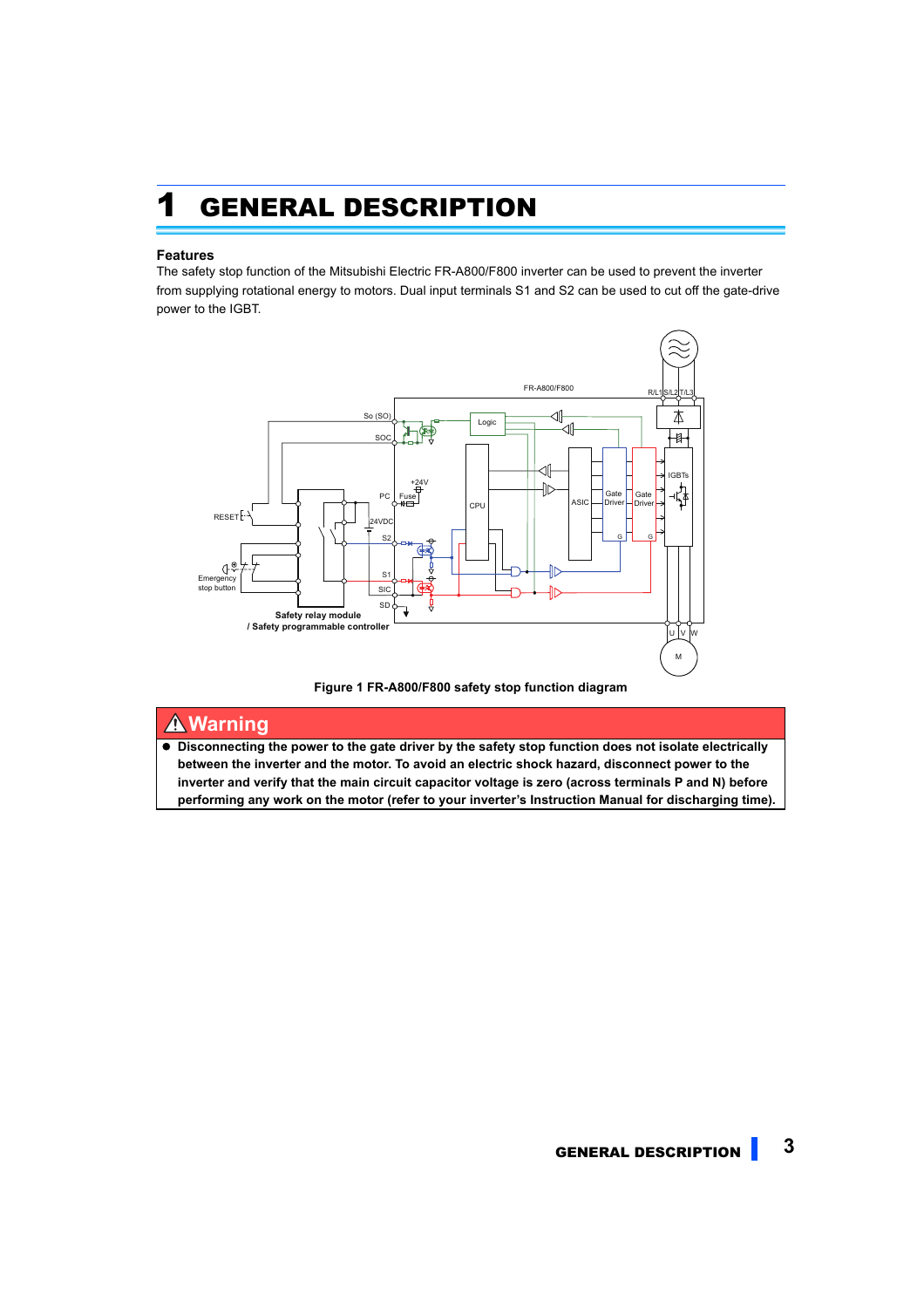### **Safety stop function with SIL 3 certification**

The Mitsubishi Electric FR-A800/F800 inverters now comply with safety integrity level 3 (SIL 3) of the IEC EC61508:2010 functional safety standard.

- Target models
- Mitsubishi Electric FR-A800/F800 inverters
- Change of the compliance

The Mitsubishi Electric FR-A800/F800 inverters now comply with SIL 3.

#### **Table 1 Compliance with SIL 3**

|                                                                                               | <b>Before change</b>                                                                                                                                 | After change                                                                                                                                       |
|-----------------------------------------------------------------------------------------------|------------------------------------------------------------------------------------------------------------------------------------------------------|----------------------------------------------------------------------------------------------------------------------------------------------------|
| Safety<br>performance<br>(Standards)<br>certified by a third-<br>party certification<br>body) | ISO13849-1:2008 Category 3/PLd<br>IEC62061:2005 / IEC61800-5-2:2007 /<br><b>IEC61508 SIL2</b><br>IEC60204-1:2010 / IEC61800-5-2:2007 Stop category 0 | ISO13849-1:2015 Category 3/PLe<br>IEC62061:2015 / IEC61800-5-2:2016 /<br>IEC61508:2010 SIL3<br>IEC60204-1:2016 / IEC61800-5-2:2016 Stop category 0 |

• Schedule

Check the SERIAL number indicated on the inverter rating plate or package.

For the products manufactured in Japan, this change has been made sequentially from the June 2018 production. For the products manufactured in China, this change has been made sequentially from the July 2018 production.

### **Figure 2 Rating plate example**



Symbol Year Month Control number **SERIAL** The SERIAL consists of one symbol, two characters indicating the production year and month, and six characters indicating the The last digit of the production year is indicated as the Year, and the Month is indicated by 1 to 9, X (October), Y (November), or Z

 • Third-party certification body Safety Integrity Level (SIL) 3: TÜV SÜD Safety Integrity Level (SIL) 2: TUV Rheinland as before, or TÜV SÜD alternatively.

### **Warning**

 **The misuse of safety function leads to personal injury or death, property damage, or economic loss. To ensure that the system complies fully with requirement of safety, make a system-level risk assessment. Mitsubishi Electric Corporation. cannot assume responsibility for any system to comply with safety standards.**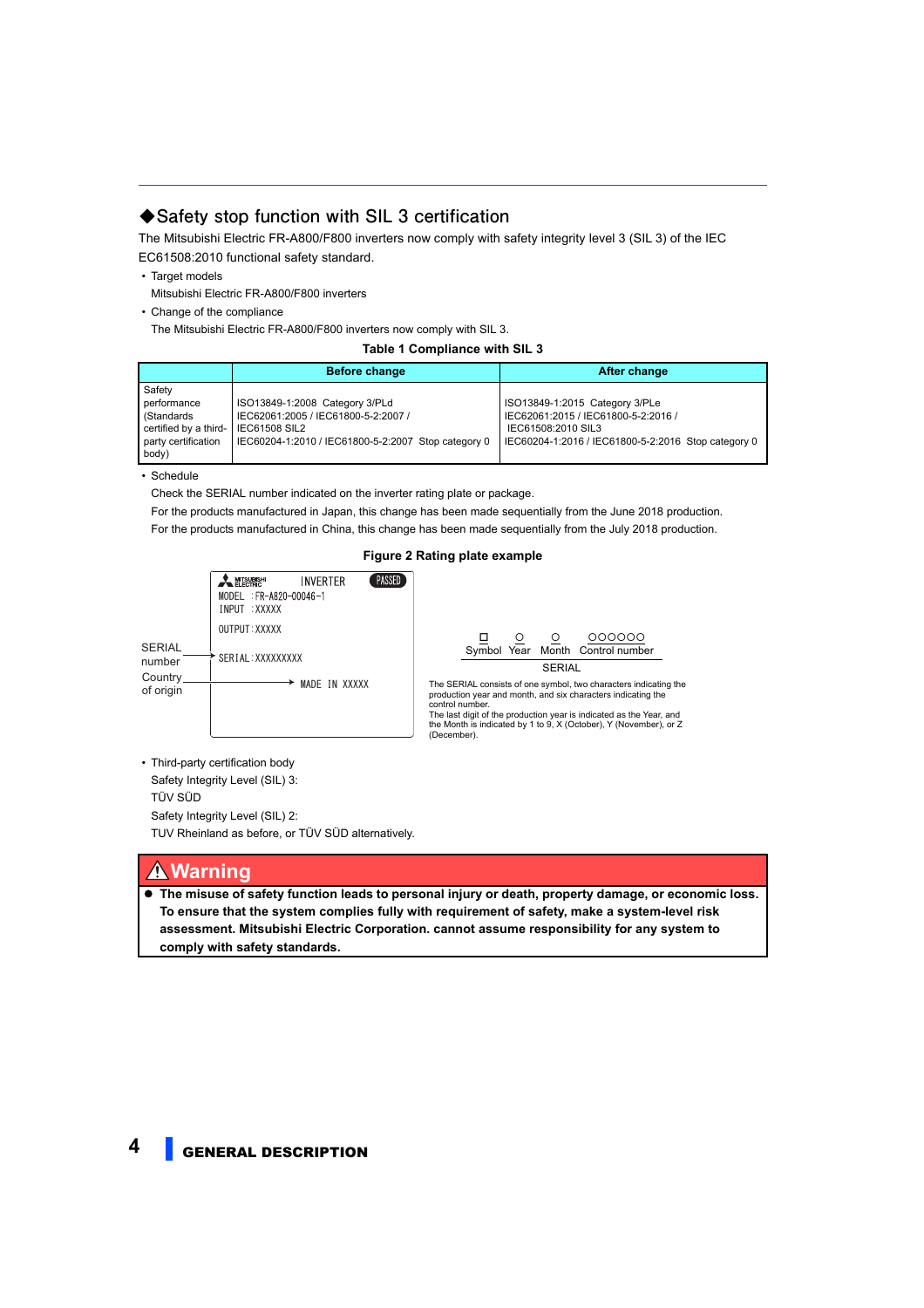# <span id="page-4-0"></span>2 INSTALLATION AND WIRING

## **Caution**

- **The following information is merely a guide for proper installation. Mitsubishi Electric Corporation. cannot assume responsibility for the compliance or the noncompliance to any code, national, local, or otherwise for the proper installation of this equipment. A hazard of personal injury and/or equipment damage exists if codes are ignored during installation.**
- **Ensure the safety relay unit and the FR-A800/F800 inverter are mounted closely in an enclosure meeting IP54 and all interconnection wiring is short and protected against open and short circuit faults. Refer ISO/IEC13849-2.**

#### **Installation**

The safety stop function of the Mitsubishi Electric FR-A800/F800 inverter should be used under the following conditions and environment.

|                                   | <b>Item</b> | <b>Condition</b>                                                                                                                                                       |  |
|-----------------------------------|-------------|------------------------------------------------------------------------------------------------------------------------------------------------------------------------|--|
| LD, ND, $HD*1$<br>Surrounding air |             | -10 $\degree$ C to +50 $\degree$ C (non-freezing)                                                                                                                      |  |
| temperature                       | SLD         | -10 $\degree$ C to +40 $\degree$ C (non-freezing)                                                                                                                      |  |
| Storage temperature               |             | $-20^{\circ}$ C to $+65^{\circ}$ C*2                                                                                                                                   |  |
| Ambient humidity                  |             | With circuit board coating (conforming to IEC60721-3-3 3C2/3S2): 95% RH or<br>less (non-condensing),<br>Without circuit board coating: 90% RH or less (non-condensing) |  |
| Vibration                         |             | 5.9 m/s <sup>2</sup> $*3$ or less at 10 to 55 Hz (directions of X, Y, Z axes)                                                                                          |  |
| Altitude                          |             | Maximum 2500 m $*4$                                                                                                                                                    |  |
| Atmosphere                        |             | Indoors (free from corrosive gas, flammable gas, oil mist, dust and dirt)                                                                                              |  |
| Overvoltage category              |             | III or lower                                                                                                                                                           |  |
| Pollution degree                  |             | II or lower                                                                                                                                                            |  |
| Mounting                          |             | Wall mounting / vertical orientation                                                                                                                                   |  |

#### **Table 2 Conditions and environment for using the safety stop function**

<span id="page-4-1"></span>∗1 The ND and HD ratings can be selected only for the FR-A800 inverter.

<span id="page-4-2"></span>∗2 Temperature applicable for a short time, e.g. in transit.

<span id="page-4-4"></span>∗3 2.9 m/s2 or less for the FR-A840-04320(160K) / FR-F840-04320(185K) or higher.

<span id="page-4-3"></span>∗4 For the installation at an altitude above 1,000 m, derate the rated current 3% per 500 m.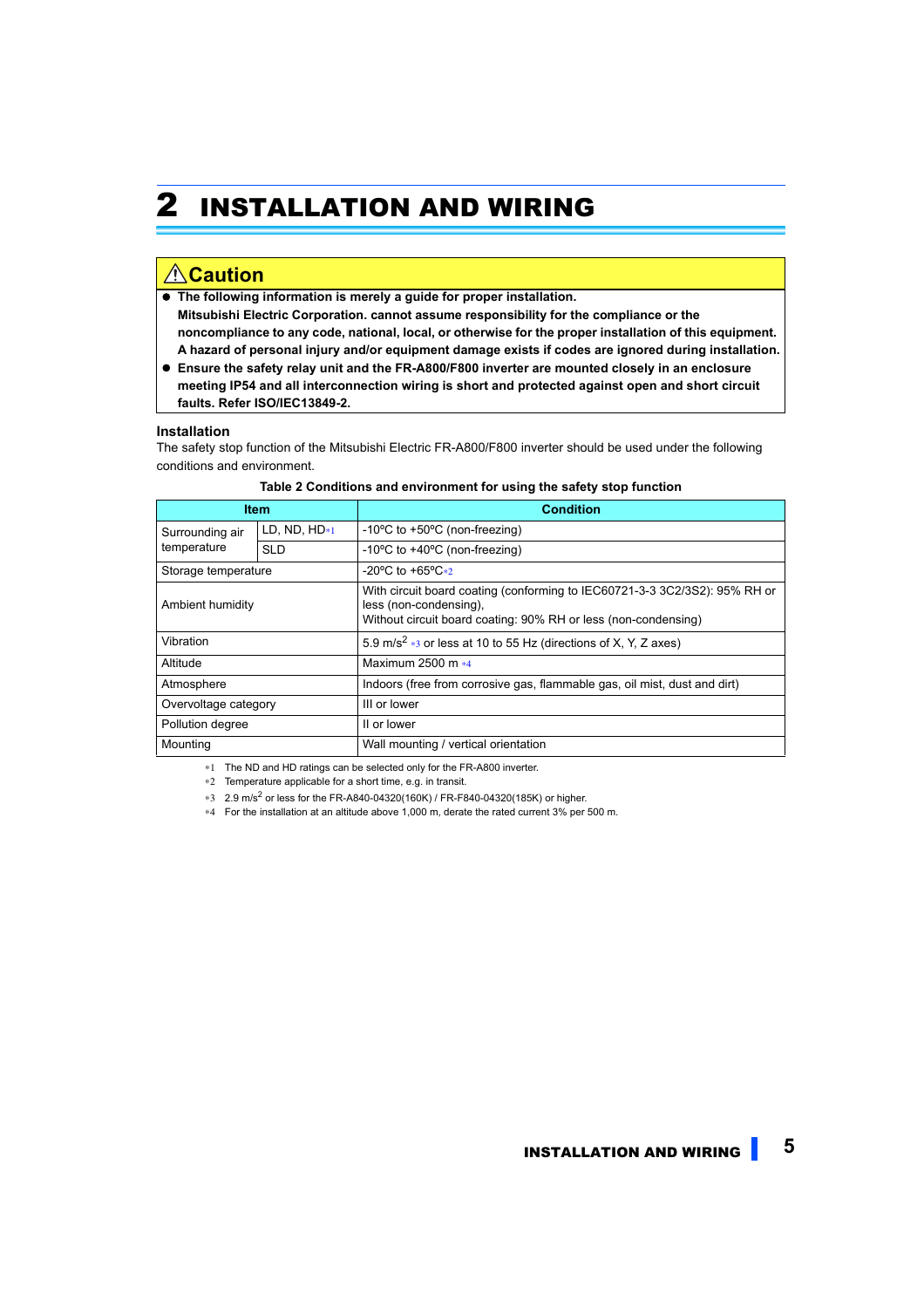### **Warning**

- **To avoid an electric shock hazard, insert the magnetic contactor (MC) between power source and inverter.**
- **Open the contact of MC and keep away from the inverter for discharging time (refer to your inverter's Instruction Manual for information) before performing any work on the inverter. And verify that the voltage on the bus capacitors has discharged before measuring the DC bus voltage between the terminals P(+) and N(-) or at test points (refer to your inverter's Instruction Manual for locations). The voltage must be zero.**

## **Caution**

- **In order to meet safety standards, a safety relay module compliant with ISO13849-1 safety category 3 or higher shall be used in conjunction with the FR-A800/F800 inverter (refer to [page 11](#page-10-0)). In addition, all other components in the safety stop loop shall be 'safety approved' types.**
- **To avoid system faults, check the safety stop function at least once per year. To comply with SIL 3, the safety stop function must be checked at least once in three months. Also, check the safety stop function at system installation, any software changes, and parameter setting changes. For details, refer to Chapter [4 TEST AND CHECKING FAILURE](#page-11-0).**

#### **●Wiring**

The safety related terminals are described in Table 3 and Table 4.

| <b>Terminal</b><br>symbol | <b>Terminal name</b>                     | Terminal function description*2                                                                                                                                                                                                                                                                                                          | Rating*1                                                                         |
|---------------------------|------------------------------------------|------------------------------------------------------------------------------------------------------------------------------------------------------------------------------------------------------------------------------------------------------------------------------------------------------------------------------------------|----------------------------------------------------------------------------------|
| S <sub>1</sub>            | Safety stop input<br>(Channel 1)         | For input of safety stop channel 1<br>Between S1 and SIC<br>OFF: In safety stop mode<br>ON: Other than the safety stop mode                                                                                                                                                                                                              | Input resistance: $4.7 \text{ k}\Omega$<br>Input current: 4 to 6 mADC            |
| S <sub>2</sub>            | Safety stop input<br>(Channel 2)         | For input of safety stop channel 2<br>Between S2 and SIC<br>OFF: In safety stop mode<br>ON: Other than the safety stop mode                                                                                                                                                                                                              | (In case of 24 VDC input)                                                        |
| <b>SIC</b>                | Common terminal                          | Common terminal for terminal S1 and terminal S2                                                                                                                                                                                                                                                                                          |                                                                                  |
| So $(SO)$                 | Open collector output<br>common          | For output for failure detection and alarm<br>(Open collector output)<br>Between So (SO) and SOC<br>OFF: Failure or alarm detected<br>ON: No failure detected<br>Note: Terminal SO (SO) cannot be used for safety<br>signals in a safety system. Use terminal<br>SO (SO) to output a fault and to prevent<br>restarting of the inverter. | Load: 24 VDC / 0.1 A max.<br>Voltage drop: 3.4 V max.<br>(In case of 'ON' state) |
| <b>SOC</b>                | Safety monitor output<br>terminal common | Common terminal for terminal So (SO)                                                                                                                                                                                                                                                                                                     |                                                                                  |

#### **Table 3 Safety related terminals**

<span id="page-5-0"></span>∗1 Specifications for conforming to safety standards.

<span id="page-5-1"></span>∗2 ON: The transistor is conducted. OFF: The transistor is not conducted.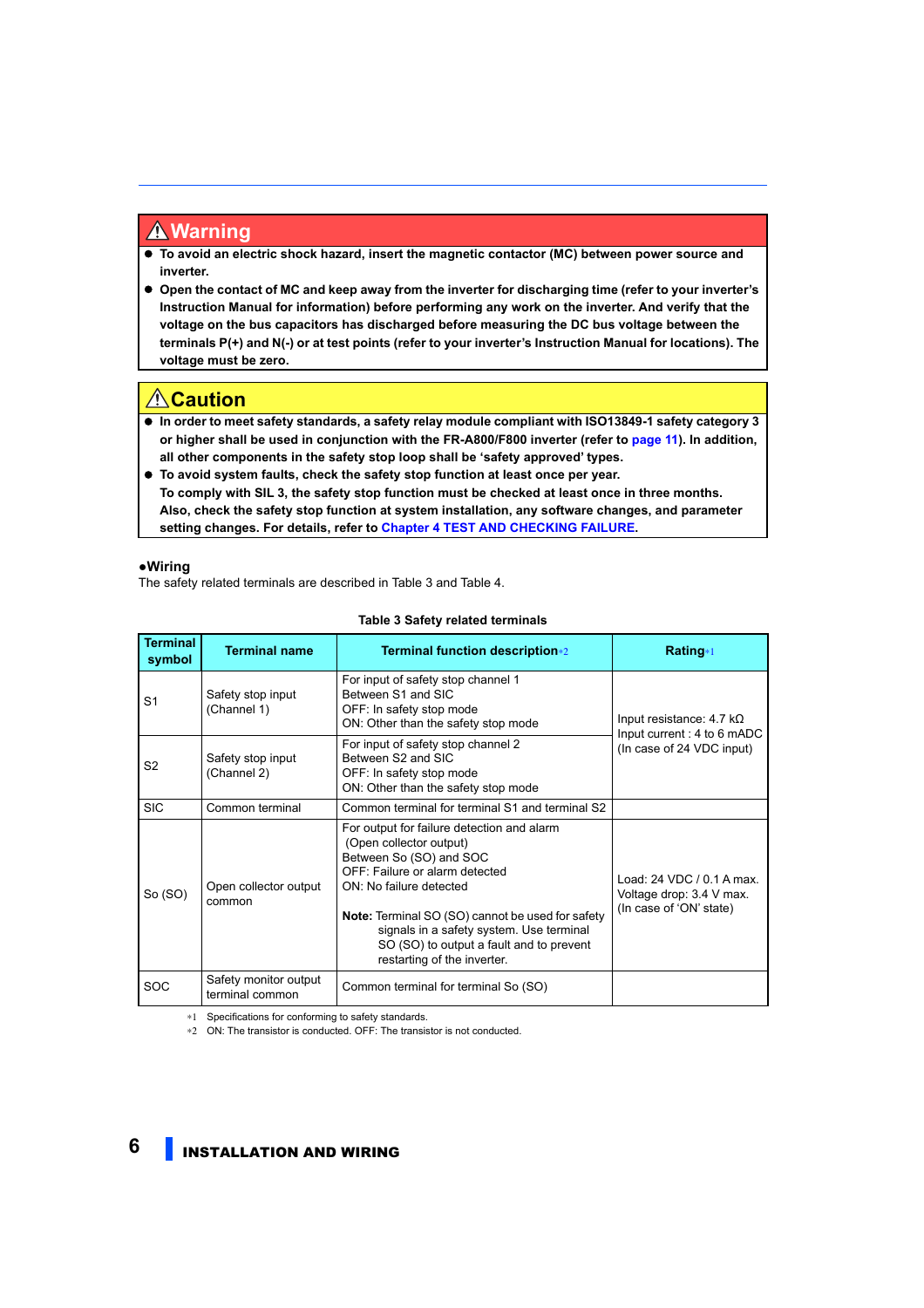| <b>Input</b><br>power | <b>Internal</b><br>safety<br><b>circuit</b> | Input terminal $*1, *2$ |            | <b>Output</b><br><b>Output</b><br>signal<br>terminal<br>$*8, *9$ | <b>Inverter</b><br>running<br><b>status</b> | <b>Operation panel</b><br>indication |                         |                       |
|-----------------------|---------------------------------------------|-------------------------|------------|------------------------------------------------------------------|---------------------------------------------|--------------------------------------|-------------------------|-----------------------|
|                       | status                                      | S <sub>1</sub>          | <b>S2</b>  | <b>So (SO)</b>                                                   | <b>SAFE</b>                                 |                                      | $E.SAF*6$               | $SA*7$                |
| <b>OFF</b>            |                                             |                         |            | <b>OFF</b>                                                       | <b>OFF</b>                                  | Output shutoff<br>(Safe state)       | <b>Not</b><br>displayed | Not<br>displayed      |
|                       | Normal                                      | ON                      | ON         | $ON*3$                                                           | <b>OFF</b>                                  | Drive enabled                        | <b>Not</b><br>displayed | Not<br>displayed      |
|                       | Normal                                      | ON                      | <b>OFF</b> | $OFF*4$                                                          | OFF*4                                       | Output shutoff<br>(Safe state)       | Displayed               | Displayed             |
|                       | Normal                                      | <b>OFF</b>              | ON         | $OFF*4$                                                          | OFF <sub>*4</sub>                           | Output shutoff<br>(Safe state)       | Displayed               | Displayed             |
| ON                    | Normal                                      | <b>OFF</b>              | <b>OFF</b> | $ON*3$                                                           | $ON*3$                                      | Output shutoff<br>(Safe state)       | Not<br>displayed        | Displayed             |
|                       | Fault                                       | ON                      | ON         | <b>OFF</b>                                                       | <b>OFF</b>                                  | Output shutoff<br>(Safe state)       | Displayed               | Not<br>displayed $*5$ |
|                       | Fault                                       | ON                      | <b>OFF</b> | <b>OFF</b>                                                       | <b>OFF</b>                                  | Output shutoff<br>(Safe state)       | Displayed               | Displayed             |
|                       | Fault                                       | <b>OFF</b>              | <b>ON</b>  | <b>OFF</b>                                                       | <b>OFF</b>                                  | Output shutoff<br>(Safe state)       | Displayed               | Displayed             |
|                       | Fault                                       | <b>OFF</b>              | <b>OFF</b> | <b>OFF</b>                                                       | <b>OFF</b>                                  | Output shutoff<br>(Safe state)       | Displayed               | Displayed             |

#### **Table 4 Truth table of safety related signals**

<span id="page-6-0"></span>∗1 ON: The transistor is conducted. OFF: The transistor is not conducted.

<span id="page-6-1"></span>∗2 When not using the safety stop function, short across terminals S1 and PC, S2 and PC, and SIC and SD to use the inverter. (In the initial status, terminals S1 and PC, S2 and PC, and SIC and SD are respectively shorted with shorting wires.)

∗3 If any of the protective functions shown in the following table is activated, the terminal So (SO) and the SAFE output signal turns OFF.

<span id="page-6-4"></span>

| <b>Error definition</b>                     | <b>Operation panel indication</b> | <b>Error definition</b>          | <b>Operation panel indication</b> |
|---------------------------------------------|-----------------------------------|----------------------------------|-----------------------------------|
| Option fault                                | E.OPT                             | Speed deviation excess detection | E.OSD                             |
| Communication option fault                  | E.OP1 to E.OP3                    | Signal loss detection            | E.ECT                             |
| Parameter storage device fault              | E.PE                              | Excessive position fault         | E.OD                              |
| Retry count excess                          | <b>E.RET</b>                      | Brake sequence fault             | E.MB1 to E.MB7                    |
| Parameter storage device fault              | E.PE2                             | Encoder phase fault              | E.EP                              |
| Operation panel power supply short circuit/ | E.CTE                             | Magnetic pole position unknown   | E.MP                              |
| RS-485 terminals power supply short circuit |                                   |                                  | E.CPU                             |
| 24 VDC power fault                          | E.P24                             | CPU fault                        | E.5 to E.7                        |
| Safety circuit fault                        | E.SAF                             | Internal circuit fault           | E.13                              |
| Overspeed occurrence                        | E.OS                              |                                  |                                   |

<span id="page-6-5"></span>∗4 When the internal safety circuit is operated normally, the terminal So (SO) and the SAFE output signal remain ON until E.SAF is displayed, and the terminal So (SO) and the SAFE output signal turn OFF when E.SAF is displayed.

<span id="page-6-6"></span>∗5 SA is displayed when the terminals S1 and S2 are identified as OFF due to the internal safety circuit failure.

<span id="page-6-2"></span>∗6 If another fault occurs at the same time as E.SAF, the other fault can be displayed.

<span id="page-6-3"></span>∗7 If another warning occurs at the same time as SA, the other warning can be displayed.

<span id="page-6-7"></span>∗8 For the SAFE signal, refer to the following table and assign the function using **Pr.190 to Pr.196 (output terminal function selection)**. The ON/OFF state of the output signal is the one for the positive logic. The ON and OFF are reversed for the negative logic.

| Output      | Pr.190 to Pr.196 settings |                       |  |
|-------------|---------------------------|-----------------------|--|
| signal      | <b>Positive logic</b>     | <b>Negative logic</b> |  |
| <b>SAFE</b> | 80                        | 180                   |  |

∗9 The use of SAFE signal has not been certified for compliance with safety standards.

#### <span id="page-6-8"></span>**NOTE**

• The response time from safety stop signal input to drive shutoff (safe state) is faster than 8ms.

- Hold the ON or OFF status for 2 ms or longer to input signal to terminal S1 or S2.
	- Signal input shorter than 2 ms is not recognized.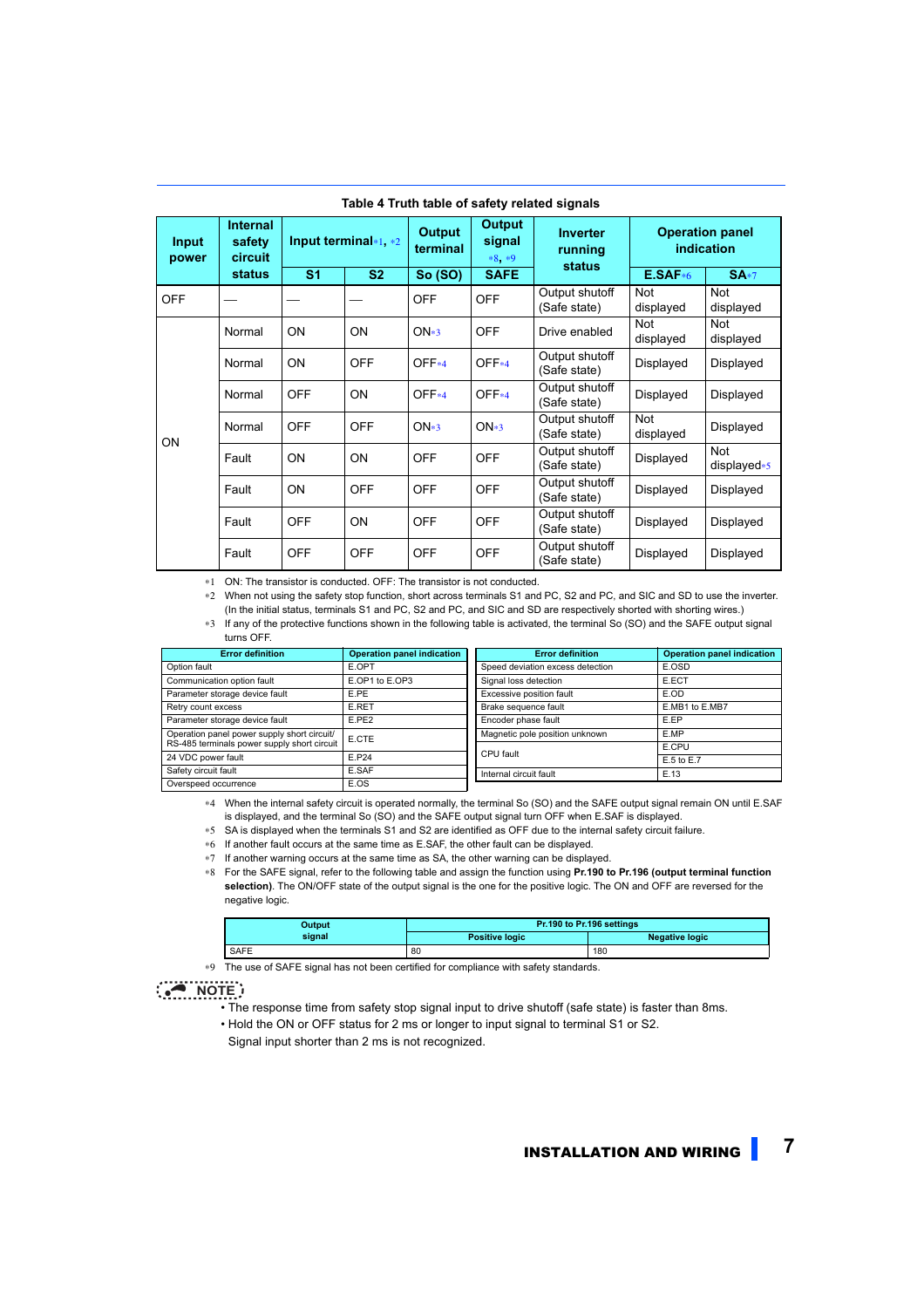#### **●Wiring and ferrule terminal specifications**

| Cable gauge $(mm^2)$ | Ferrule terminal model*1 | Crimping tool name*1 |
|----------------------|--------------------------|----------------------|
| 0.3                  | AI 0,34-10TQ             |                      |
| 0.5                  | AI 0,5-10WH              |                      |
| 0.75                 | AI 0,75-10GY             | CRIMPFOX 6           |
|                      | AI 1-10RD                |                      |
| 1.25/1.5             | AI1,5-10BK               |                      |
| 0.75 (for two wires) | AI TWIN 2 X 0,75-10GY    |                      |

#### **Table 5 Wiring and Ferrule terminal specifications**

∗1 Ferrule terminals and the tool are distributed by Phoenix Contact Co., Ltd.

#### <span id="page-7-0"></span>**●Shorting wire**

The shorting wire are installed between terminals S1/S2 and PC and between terminals SIC and SD in the initial status as shown in Figure 3.



**Figure3 Shorting wire**

Before connecting the wires for the safety stop function to terminals S1, S2, and SIC, remove the shorting wires.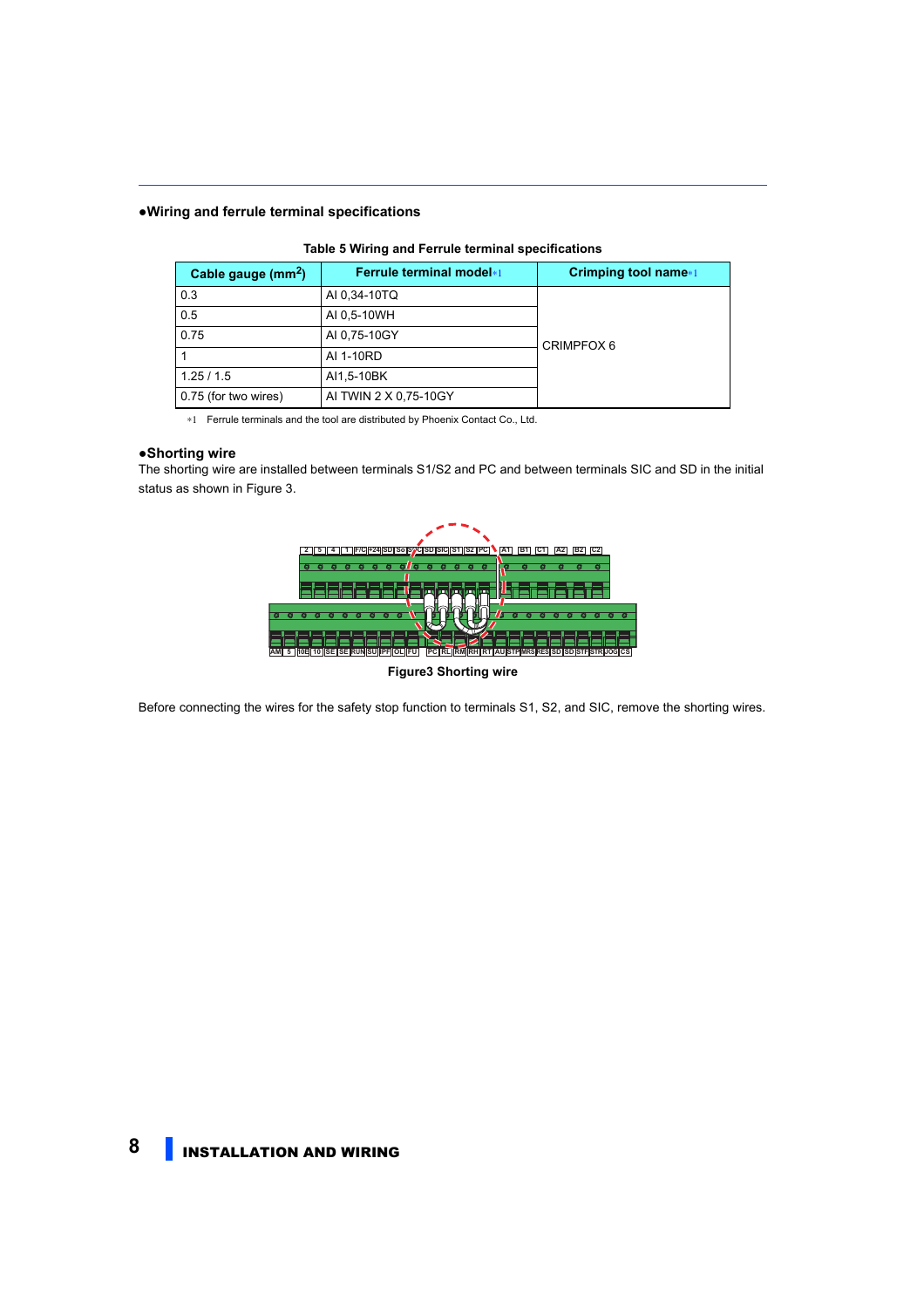# <span id="page-8-0"></span>3 EXAMPLE OF SAFETY SYSTEM CONFIGURATION

#### **●FR-A800/F800 configuration example**



∗1 When the control logic is the sink logic, the common terminal is terminal SD.

#### **Figure 4 Safety system example of the FR-A800/F800 inverter**

### **NOTE**

- When starting up the system operation, press the RESET switch to reset the safety stop function first, then turn ON the START switch to run the motor.
- In the above configuration, after resetting the of emergency stop button, the inverter will be in the safestate until the RESET switch is pressed.

## **Caution**

 **To prevent restart of the inverter when the power is restored after a power failure, 3-wire connection is recommended for the START/STOP control. In case of 2-wire connection and using latching type switch to short between STF and SD/PC for starting, ensure the compliance with safety standards for the restarting when the inverter power is restored after a power failure.**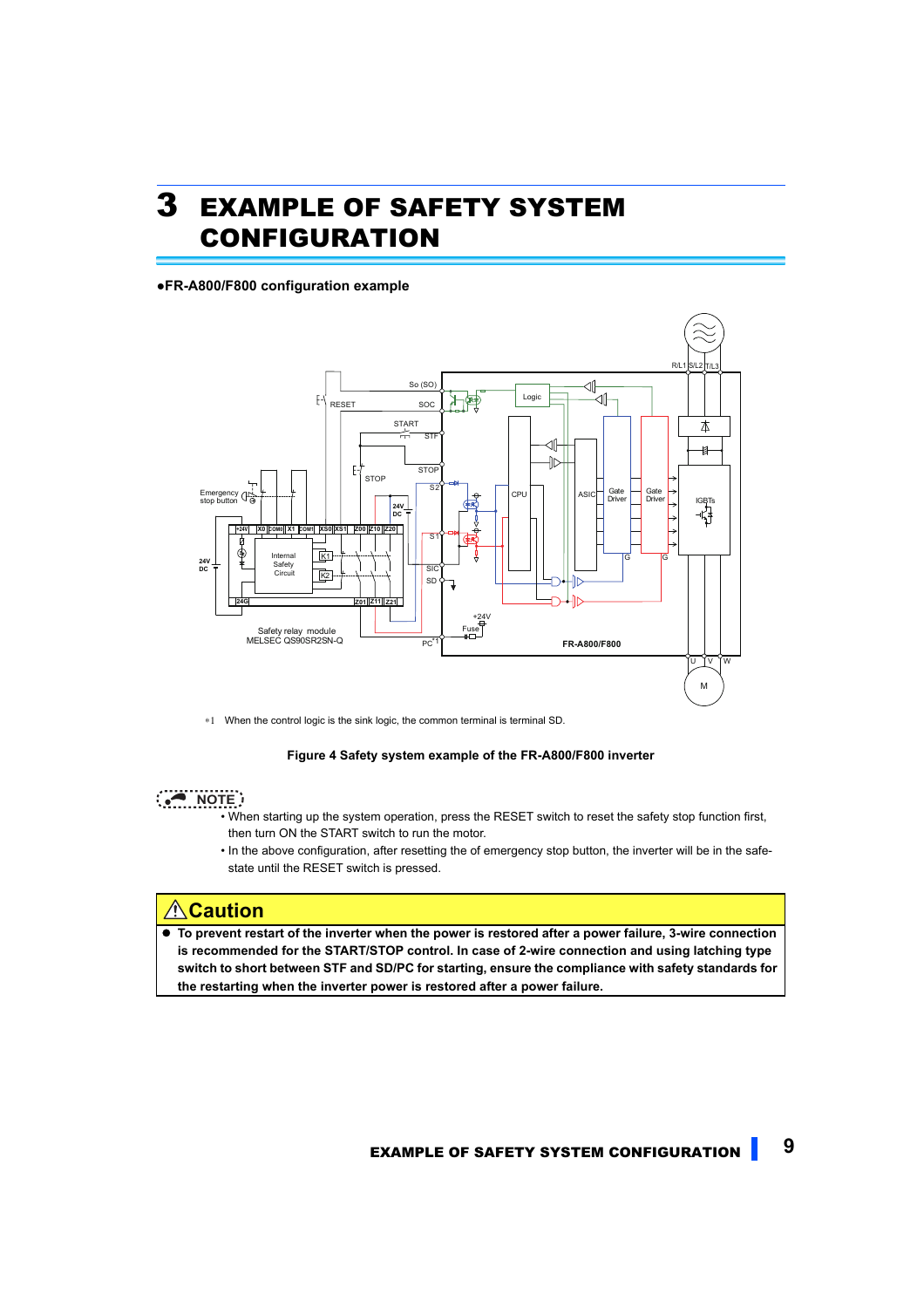#### **●Multiple inverter configuration example**



#### **Figure 5 When using multiple safety stop function inverters (FR-A800/F800)**

**NOTE** 

 • Some models cannot be used together because their control logics are different. Refer to the Safety Stop Function Manual of each model.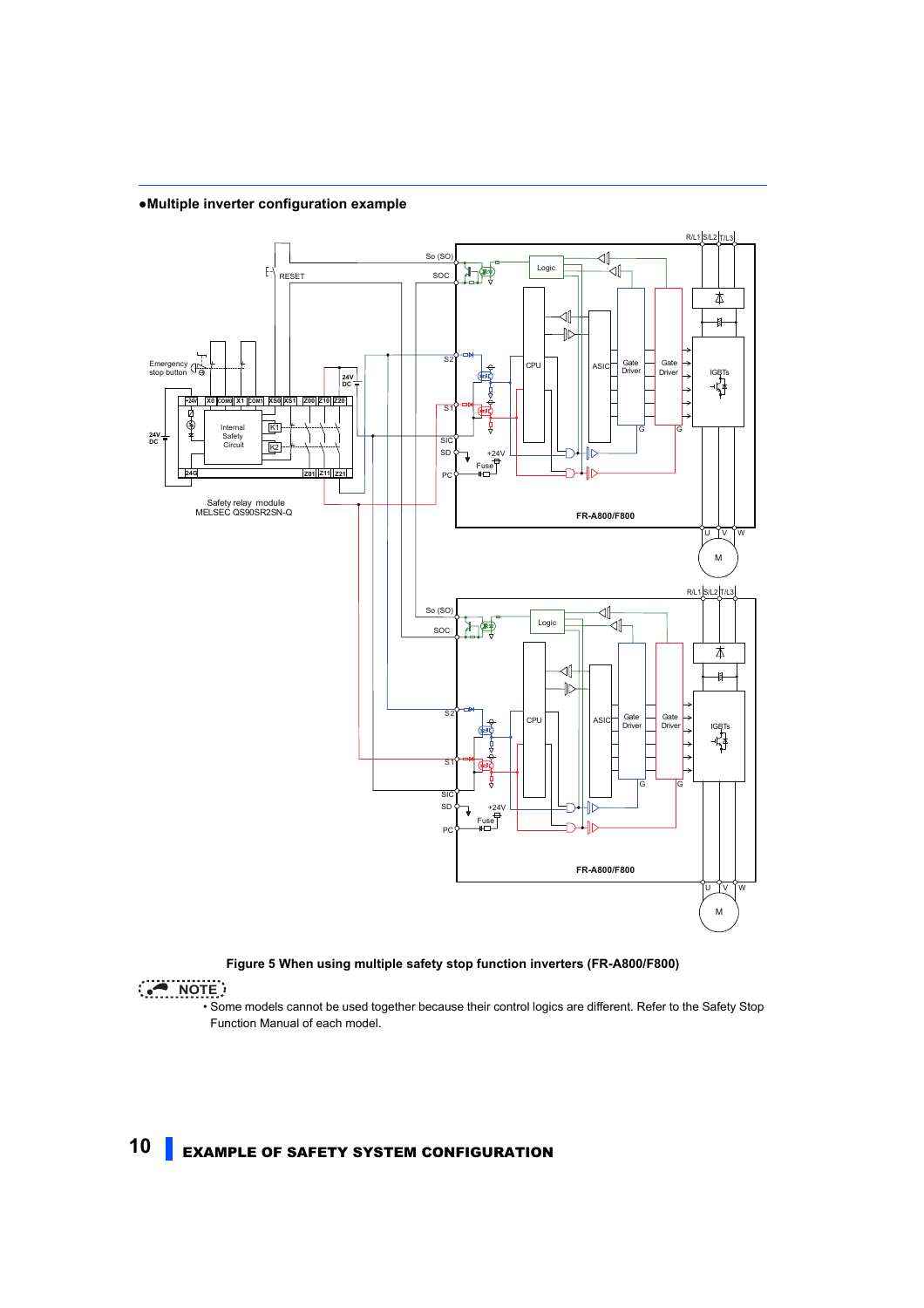<span id="page-10-0"></span>**●Safety controller configuration example**



**Figure 6 Safety system example of the FR-A800/F800 inverter**

- **NOTE** 
	- When starting up the system operation, press the RESET switch to reset the safety stop function first.
	- In the above configuration, after resetting the emergency stop button, the inverter will be in the safe-state until the RESET switch is pressed.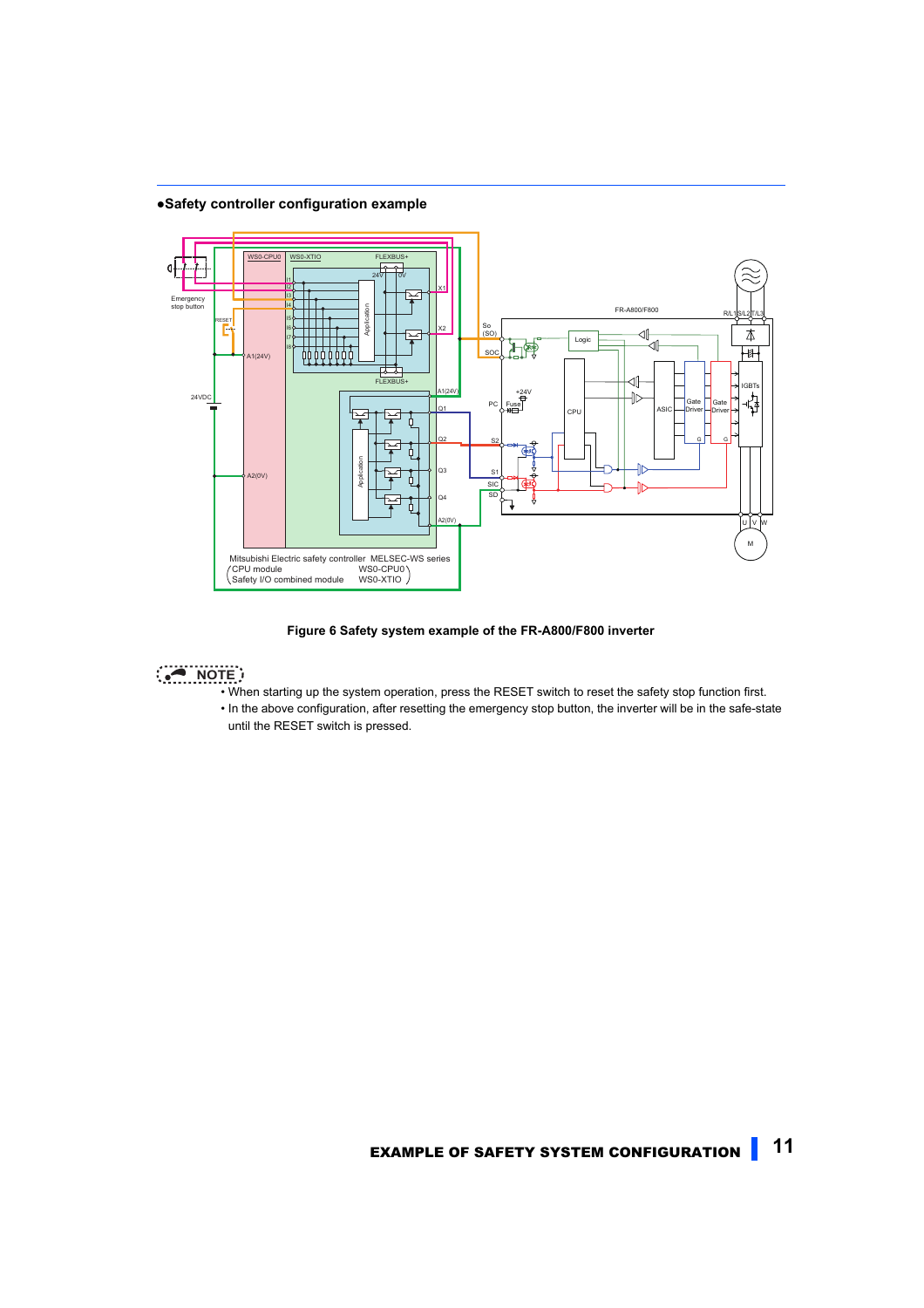# <span id="page-11-0"></span>4 TEST AND CHECKING FAILURE

## *A* Caution

 **To avoid system faults, check the safety stop function at least once per year. To comply with SIL 3, the safety stop function must be checked at least once in three months. Also, check the safety stop function at system installation, any software changes, and parameter setting changes.**

#### **I/O status and inverter operation**

The FR-A800/F800 inverter's safety related I/O status obeys the following truth table.

| Input<br>power | <b>Internal</b><br>safety<br><b>circuit</b> | Input terminal $*1, *2$ |            | <b>Output</b><br><b>Output</b><br>signal<br>terminal<br>$*8, *9$ | <b>Inverter</b><br>running<br><b>status</b> | <b>Operation panel</b><br>indication |                         |                         |
|----------------|---------------------------------------------|-------------------------|------------|------------------------------------------------------------------|---------------------------------------------|--------------------------------------|-------------------------|-------------------------|
|                | status                                      | S <sub>1</sub>          | <b>S2</b>  | So (SO)                                                          | <b>SAFE</b>                                 |                                      | $E.SAF*6$               | $SA*7$                  |
| <b>OFF</b>     |                                             |                         |            | <b>OFF</b>                                                       | <b>OFF</b>                                  | Output shutoff<br>(Safe state)       | <b>Not</b><br>displayed | Not<br>displayed        |
|                | Normal                                      | ON                      | <b>ON</b>  | $ON*3$                                                           | <b>OFF</b>                                  | Drive enabled                        | <b>Not</b><br>displayed | <b>Not</b><br>displayed |
|                | Normal                                      | ON                      | <b>OFF</b> | $OFF*4$                                                          | OFF <sub>*4</sub>                           | Output shutoff<br>(Safe state)       | Displayed               | Displayed               |
|                | Normal                                      | <b>OFF</b>              | <b>ON</b>  | $OFF*4$                                                          | OFF <sub>*4</sub>                           | Output shutoff<br>(Safe state)       | Displayed               | Displayed               |
| ON.            | Normal                                      | <b>OFF</b>              | <b>OFF</b> | $ON*3$                                                           | $ON*3$                                      | Output shutoff<br>(Safe state)       | Not<br>displayed        | Displayed               |
|                | Fault                                       | ON                      | <b>ON</b>  | <b>OFF</b>                                                       | <b>OFF</b>                                  | Output shutoff<br>(Safe state)       | Displayed               | Not<br>displayed $*5$   |
|                | Fault                                       | ON                      | <b>OFF</b> | <b>OFF</b>                                                       | <b>OFF</b>                                  | Output shutoff<br>(Safe state)       | Displayed               | Displayed               |
|                | Fault                                       | <b>OFF</b>              | ON         | <b>OFF</b>                                                       | <b>OFF</b>                                  | Output shutoff<br>(Safe state)       | Displayed               | Displayed               |
|                | Fault                                       | <b>OFF</b>              | <b>OFF</b> | <b>OFF</b>                                                       | <b>OFF</b>                                  | Output shutoff<br>(Safe state)       | Displayed               | Displayed               |

| Table 6 Truth table of safety related signals |
|-----------------------------------------------|
|-----------------------------------------------|

<span id="page-11-1"></span>∗1 ON: The transistor is conducted. OFF: The transistor is not conducted.

∗2 When not using the safety stop function, short across terminals S1 and PC, S2 and PC, and SIC and SD to use the inverter.

(In the initial status, terminals S1 and PC, S2 and PC, and SIC and SD are respectively shorted with shorting wires.) ∗3 If any of the protective functions shown in the following table is activated, the terminal So (SO) and the SAFE output signal

turns OFF.

<span id="page-11-5"></span><span id="page-11-2"></span>

| <b>Error definition</b>                     | <b>Operation panel indication</b> | <b>Error definition</b>          | <b>Operation panel indication</b> |
|---------------------------------------------|-----------------------------------|----------------------------------|-----------------------------------|
| Option fault.                               | E.OPT                             | Speed deviation excess detection | E.OSD                             |
| Communication option fault                  | E.OP1 to E.OP3                    | Signal loss detection            | E.ECT                             |
| Parameter storage device fault              | E.PE                              | Excessive position fault         | E.OD                              |
| Retry count excess                          | E.RET                             | Brake sequence fault             | E.MB1 to E.MB7                    |
| Parameter storage device fault              | E.PE2                             | Encoder phase fault              | E.EP                              |
| Operation panel power supply short circuit/ | E.CTE                             | Magnetic pole position unknown   | E.MP                              |
| RS-485 terminals power supply short circuit |                                   |                                  | E.CPU                             |
| 24 VDC power fault                          | E.P24                             | CPU fault                        | E.5 to E.7                        |
| Safety circuit fault<br>E.SAF               |                                   | Internal circuit fault           | E.13                              |
| Overspeed occurrence                        | E.OS                              |                                  |                                   |

<span id="page-11-6"></span>∗4 When the internal safety circuit is operated normally, the terminal So (SO) and the SAFE output signal remain ON until E.SAF is displayed, and the terminal So (SO) and the SAFE output signal turn OFF when E.SAF is displayed.

<span id="page-11-7"></span>∗5 SA is displayed when the terminals S1 and S2 are identified as OFF due to the internal safety circuit failure.

<span id="page-11-3"></span>∗6 If another fault occurs at the same time as E.SAF, the other fault can be displayed.

<span id="page-11-4"></span>∗7 If another warning occurs at the same time as SA, the other warning can be displayed.

<span id="page-11-8"></span>∗8 For the SAFE signal, refer to the following table and assign the function using **Pr.190 to Pr.196 (output terminal function selection)**. The ON/OFF state of the output signal is the one for the positive logic. The ON and OFF are reversed for the negative logic.

| Output      | Pr.190 to Pr.196 settings |                       |  |
|-------------|---------------------------|-----------------------|--|
| signal      | <b>Positive logic</b>     | <b>Negative logic</b> |  |
| <b>SAFE</b> | 80                        | 180                   |  |

<span id="page-11-9"></span>∗9 The use of SAFE signal has not been certified for compliance with safety standards.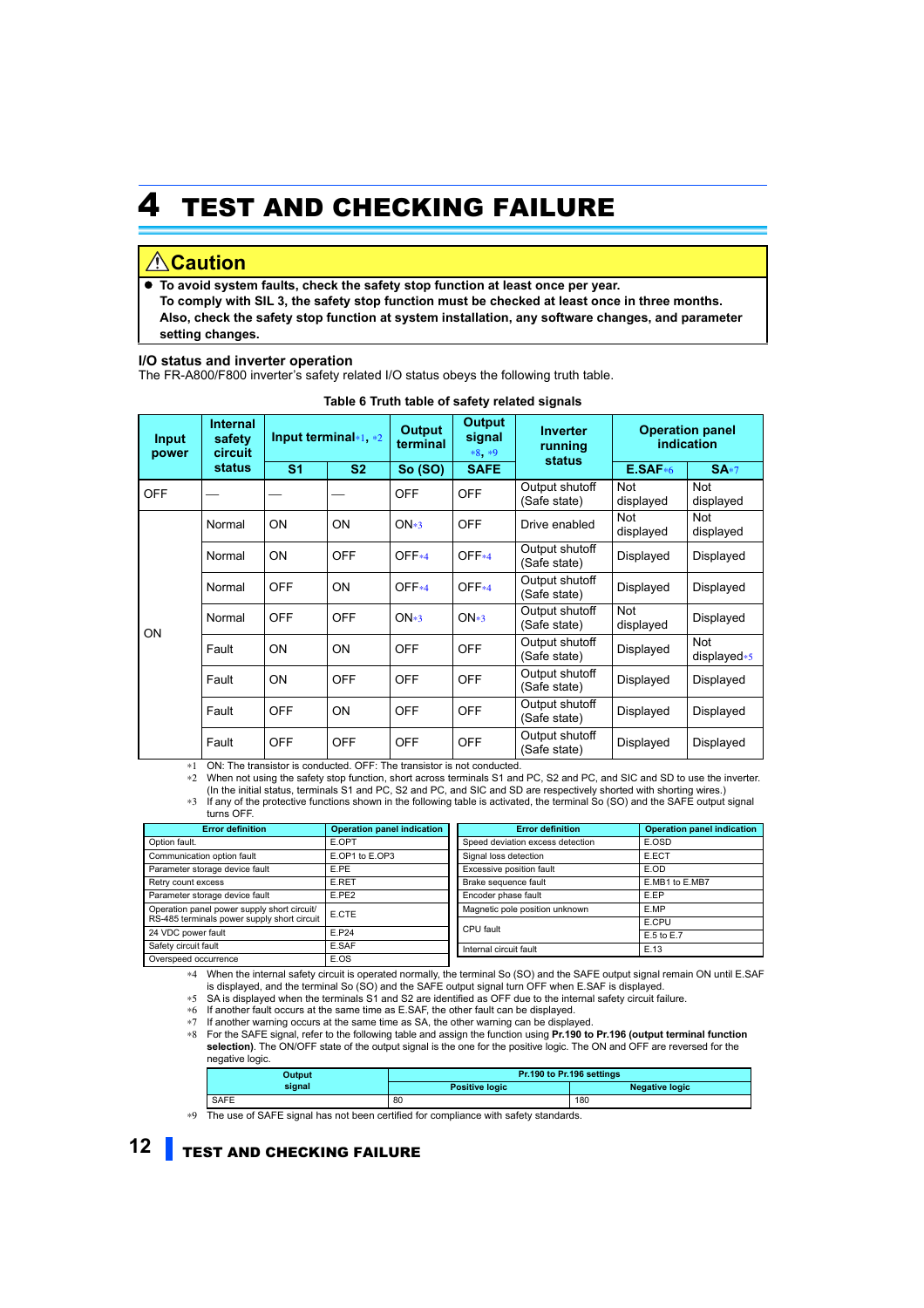### **NOTE**

- The response time from safety stop signal input to drive shutoff (safe state) is faster than 8ms.
- Hold the ON or OFF status for 2 ms or longer to input signal to terminal S1 or S2.
- Signal input shorter than 2 ms is not recognized.

#### **Diagnostic**

If a failure is detected, the FR-A800/F800 inverter outputs a fault signal and 'E.SAF' is indicated at the display. When the FR-A800/F800 inverter outputs a fault signal, take following actions.

- 1) Check that the input signal logic is the same between S1-SIC and S2-SIC. If these are different, correct the input signal and reset the FR-A800/F800 inverter.
- 2) Disconnect the wires from terminals S1, S2, and SIC, then reset or turn OFF and ON the power. If the 'SA' is indicated on the operation panel, there is a failure in the system except for the FR-A800/F800 inverter. When 'E.SAF' is indicated and a fault signal is output, a fault may be occurring in the FR-A800/F800 inverter.

#### **Self diagnostic test**

The FR-A800/F800 inverter has the self-diagnostic test function at power-ON.

If the FR-A800/F800 inverter outputs a fault signal (SA, E.SAF) at power-ON, take the action described above.

#### **Operation check procedure**

Check the operation of the safety stop function as follows.

- 1) Change and check the I/O state between S1-SIC and S2-SIC shown in Table 6.
- 2) If the inverter operation differs from the one shown in Table 6, the FR-A800/F800 may have a fault.
- 3) If the inverter operates as described in Table 6, check the system performance. Press the emergency switch, press the start/restart button while a failure is detected (So (SO) -SOC opened), and so on.
- 4) Finally clear the fault history of the FR-A800/F800 inverter (see the Instruction Manual for how to clear the fault history).

# <span id="page-12-0"></span>5 SAFETY PARAMETERS OF FR-A800/F800

The safety parameters of the FR-A800/F800 inverter are depicted as follows.

| . <i></i>        |                                            |                                            |  |
|------------------|--------------------------------------------|--------------------------------------------|--|
| <b>Parameter</b> | <b>Value</b>                               |                                            |  |
|                  | <b>Safety Integrity Level</b><br>$(SIL)$ 2 | <b>Safety Integrity Level</b><br>$(SIL)$ 3 |  |
| <b>PFDAVG</b>    | $6.10 \times 10^{-4}$                      | $6.10 \times 10^{-4}$                      |  |
| PFHD             | $6.90x10^{-9}$                             | $6.90x10^{-9}$                             |  |
| PL               | d                                          | e                                          |  |
| <b>MTTFD</b>     | 660 years                                  | 100 years                                  |  |
| <b>DCAVG</b>     | 60%                                        | 90%                                        |  |

#### **Table 7 Safety parameters of FR-A800/F800**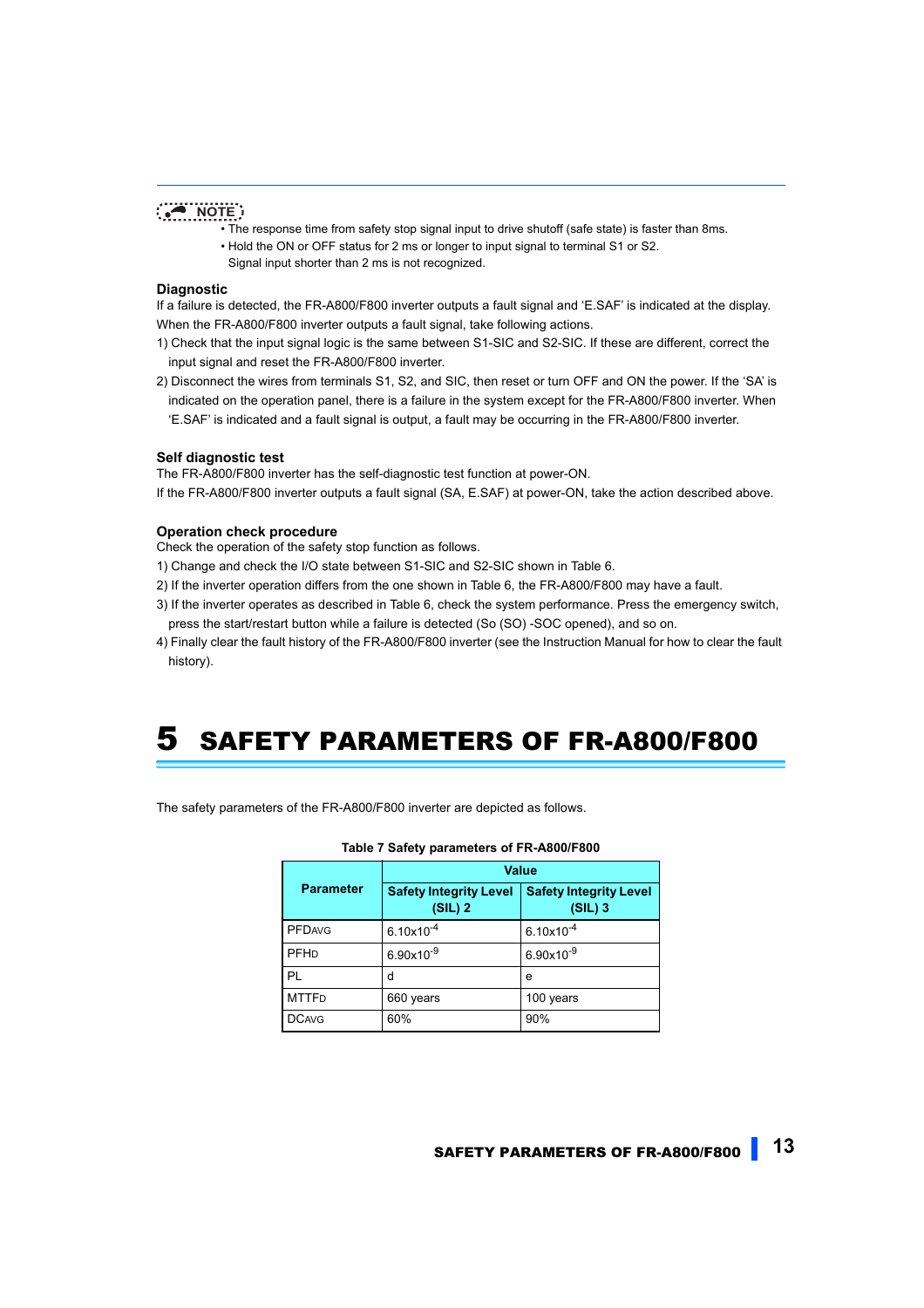#### REVISIONS

<span id="page-13-1"></span><span id="page-13-0"></span>

| <b>Print Date</b> | <b>Manual Number</b> | <b>Revision</b>                                                                                                                                          |
|-------------------|----------------------|----------------------------------------------------------------------------------------------------------------------------------------------------------|
| Apr. 2013         | BCN-A23228-001(E)    | First edition                                                                                                                                            |
| Jun. 2013         | BCN-A23228-001-A(E)  | Modification<br>• Multiple inverter configuration example                                                                                                |
| Jul. 2014         | BCN-A23228-001-B(E)  | Compatibility with the FR-F800 series                                                                                                                    |
| May 2016          | BCN-A23228-001-C(E)  | Addition<br>· SAFE signal (2. INSTALLATION AND WIRING, 4. TEST AND<br><b>CHECKING FAILURE)</b><br>Modification<br>● 5. SAFETY PARAMETERS OF FR-A800/F800 |
| Apr. 2018         | BCN-A23228-001-D(E)  | Addition<br>• Safety Integrity Level (SIL) 3                                                                                                             |
|                   |                      |                                                                                                                                                          |